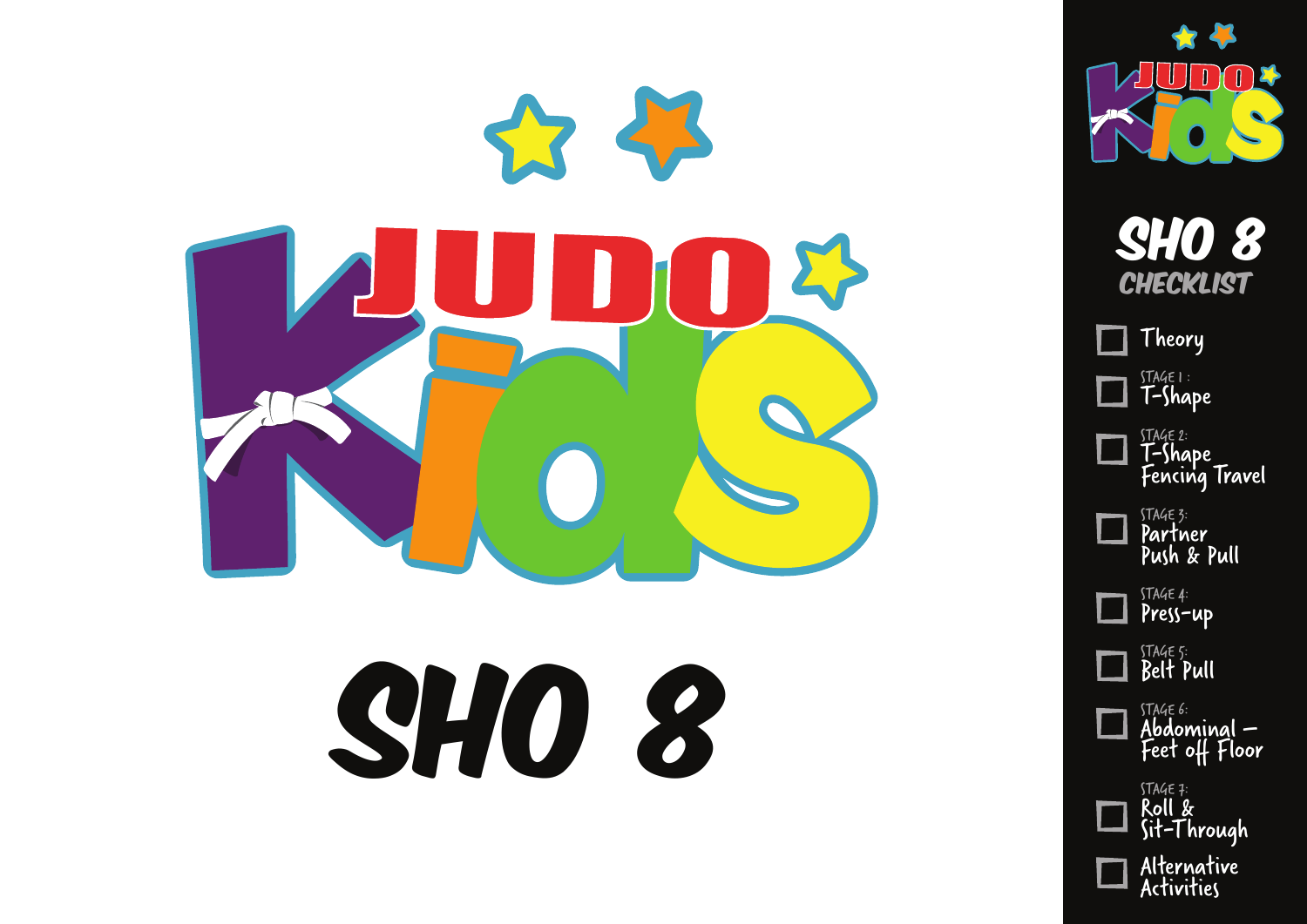Theory:

#### **TECHNICAL**

Previous Technique recap – coaches choice Show 8 and the show of the Show Berline Show 8 and Show 10 and Show 1





**CHECKLIST** 

STAGE 1 : T-Shape

Theory

STAGE 2: T-Shape

STAGE 3: Partner Push & Pull

STAGE 4: Press-up

STAGE 5: Belt Pull

STAGE 6:

STAGE 7: Roll &

Abdominal – Feet off Floor

Sit-Through

Alternative Activities

Fencing Travel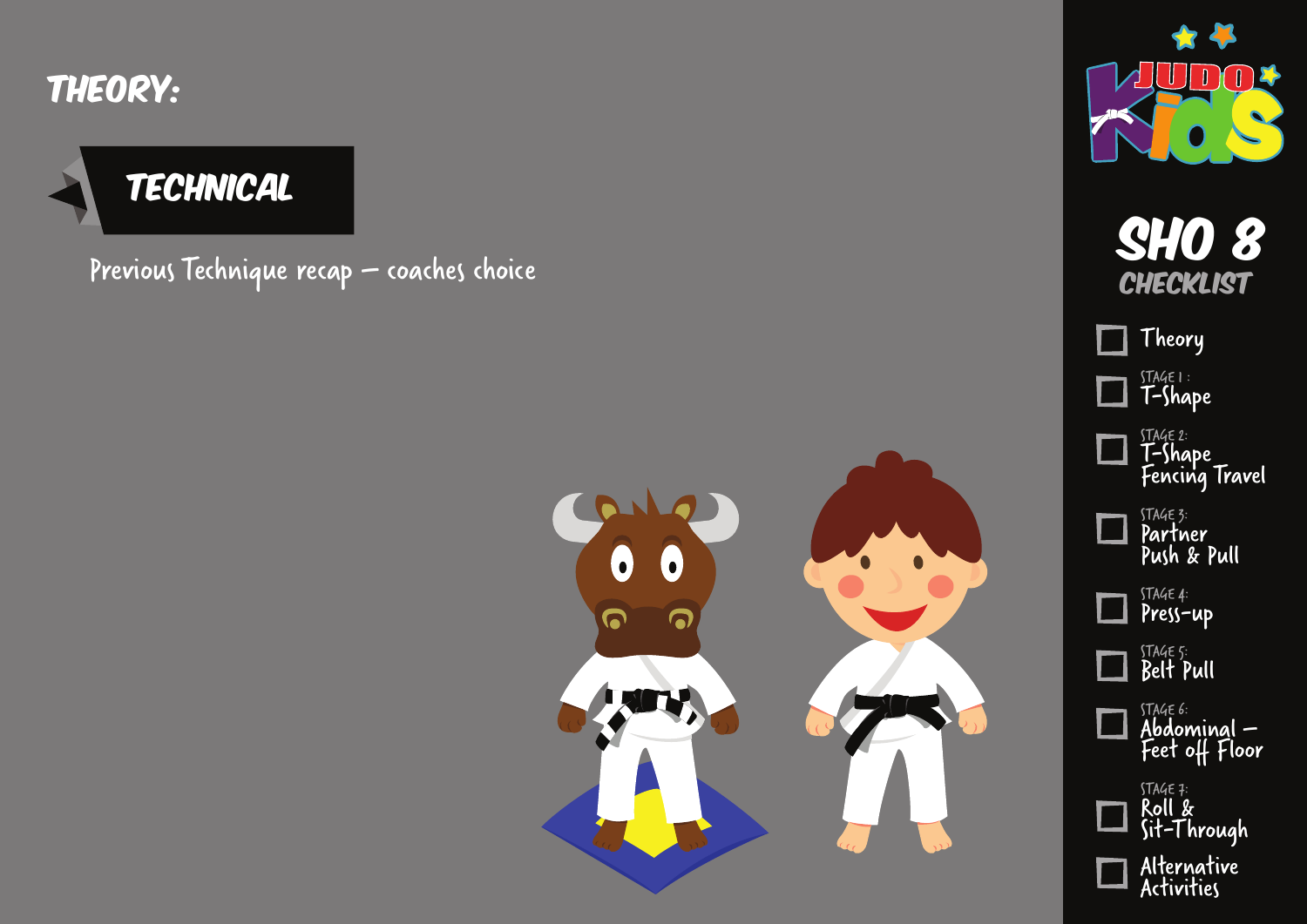

#### Forward & Backward:





STAGE 1 : T-Shape

**Theory** 

STAGE 2: T-Shape

STAGE 3: Partner Push & Pull

STAGE 4: Press-up

STAGE 5: Belt Pull

STAGE 6:

STAGE 7: Roll &

Abdominal – Feet off Floor

Sit-Through

Alternative Activities

Fencing Travel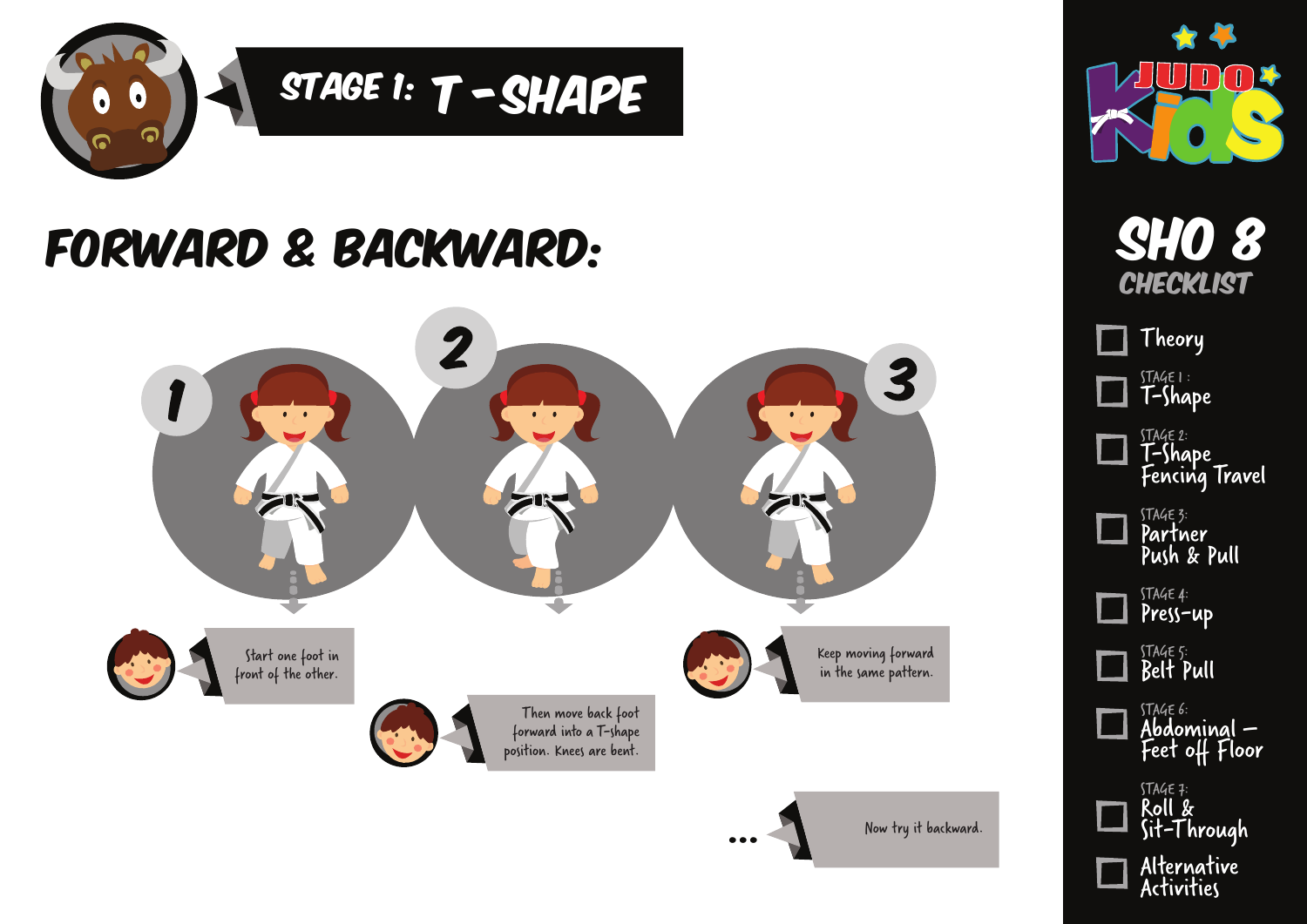

## STAGE 2: T-SHAPE FENCING TRAVEL

side:





SHO 8 **CHECKLIST** 

STAGE 1 : T-Shape STAGE 2: T-Shape Fencing Travel STAGE 3: Partner Theory

Push & Pull

| <b>γρ</b><br>V<br>∽<br>۷ |
|--------------------------|
|                          |

STAGE 5: Belt Pull

STAGE 6: Abdominal – Feet off Floor

Press-up



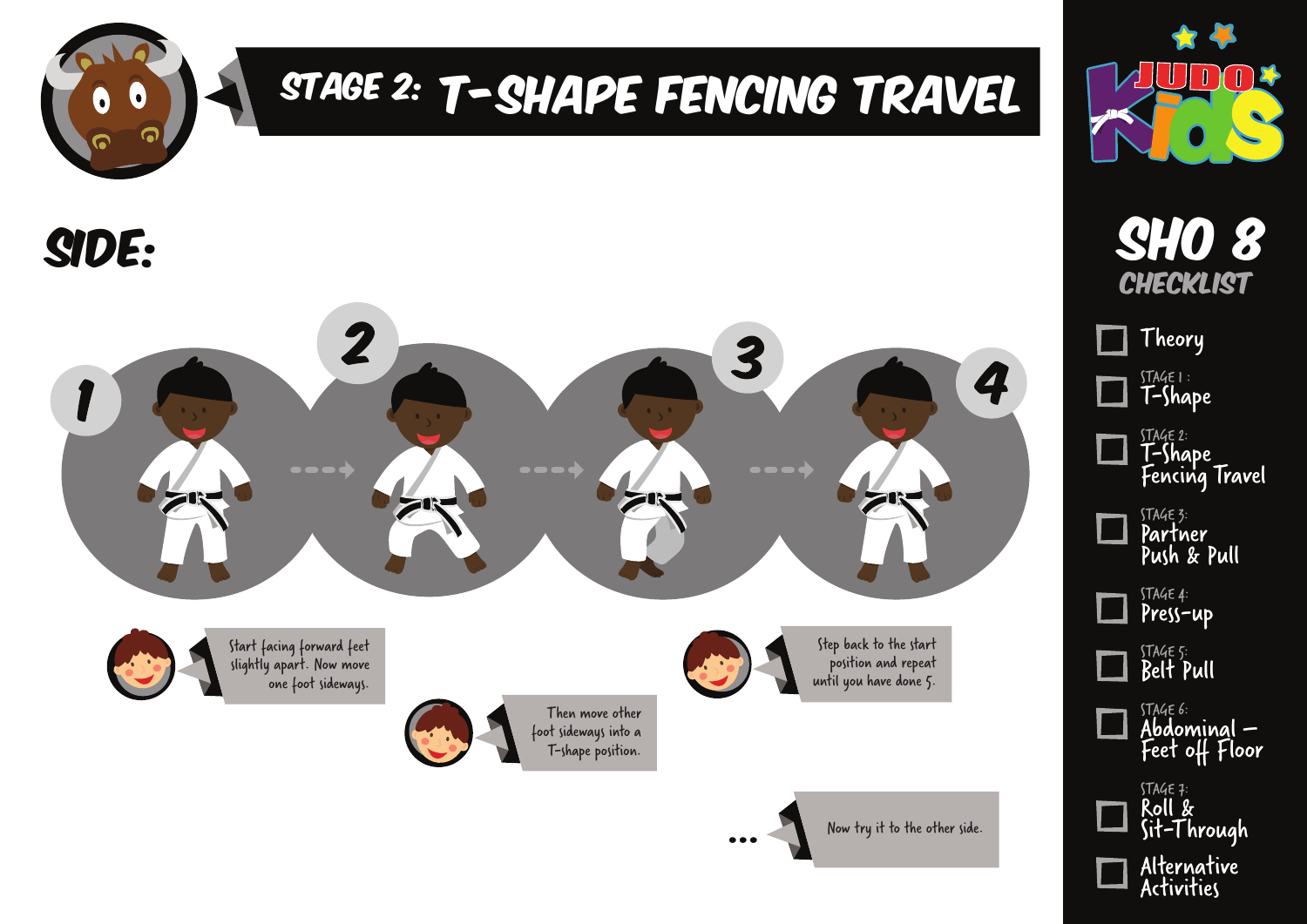

# Stage 3: Partner PUsh & Pull

### to Push: Sho 8







|   | Theory                                               |
|---|------------------------------------------------------|
| Ø | stage i :<br><b>T-Shape</b>                          |
|   | <sup>stage 2:</sup><br>T-Shape<br>Fencing Travel     |
|   | STAGE 3:<br><b>Partner</b><br>Push & Pull            |
|   | STAGE 4:<br>Press-up                                 |
|   | STAGE 5:<br><b>Belt Pull</b>                         |
|   | <sup>stage 6:</sup><br>Abdominal —<br>Feet off Floor |
|   | STAGE 7:<br>Roll &                                   |

| Sit-Through               |
|---------------------------|
| Alternative<br>Activities |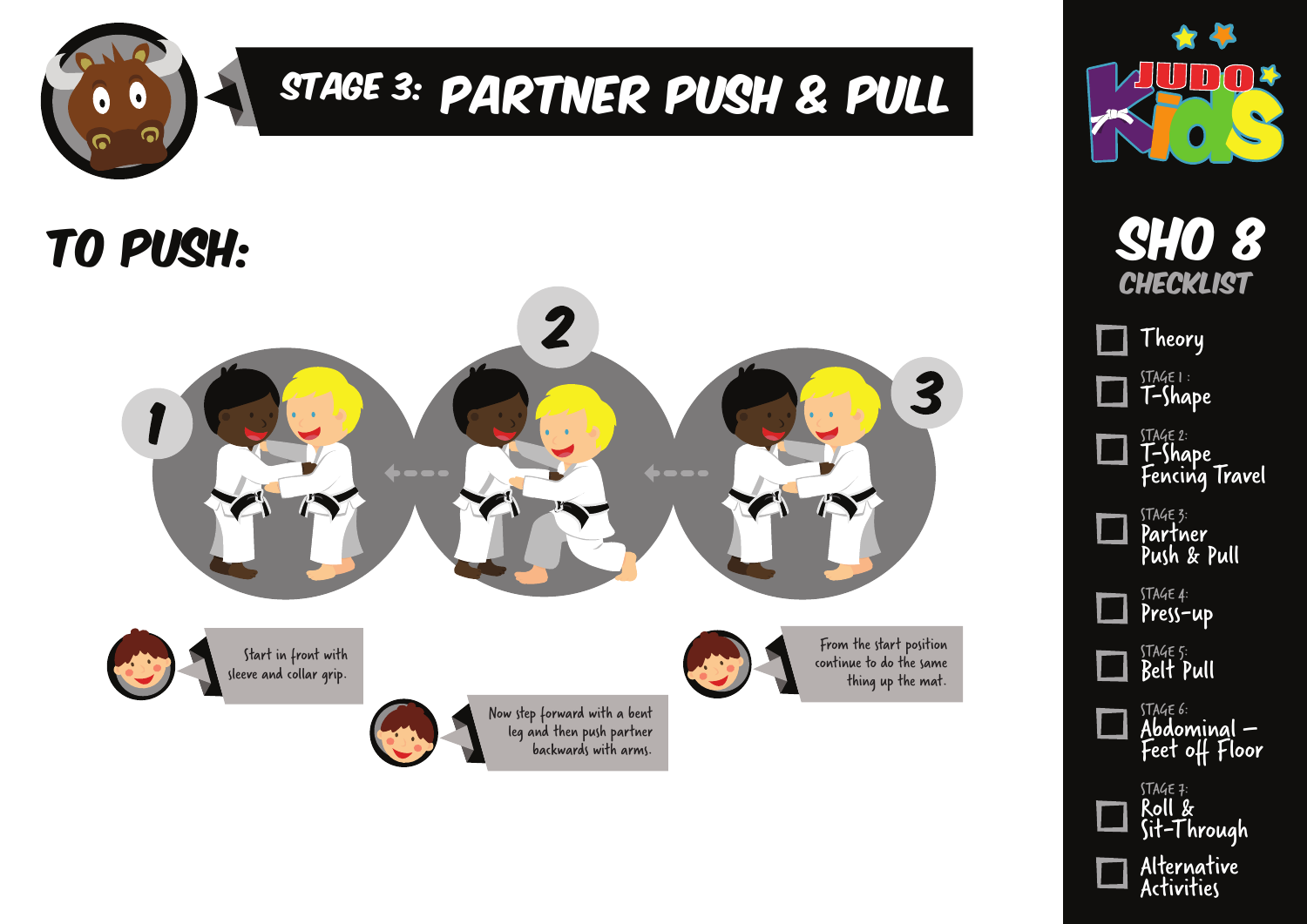

# Stage 3: Partner PUsh & Pull

### to Pull: Sho 8





**CHECKLIST** 

STAGE 1 : T-Shape STAGE 2: T-Shape Fencing Travel STAGE 3: Theory

Partner Push & Pull

| Press-un |
|----------|
|          |

STAGE 5: Belt Pull

STAGE 6: Abdominal – Feet off Floor



Sit-Through

| Alternative |
|-------------|
| Activities  |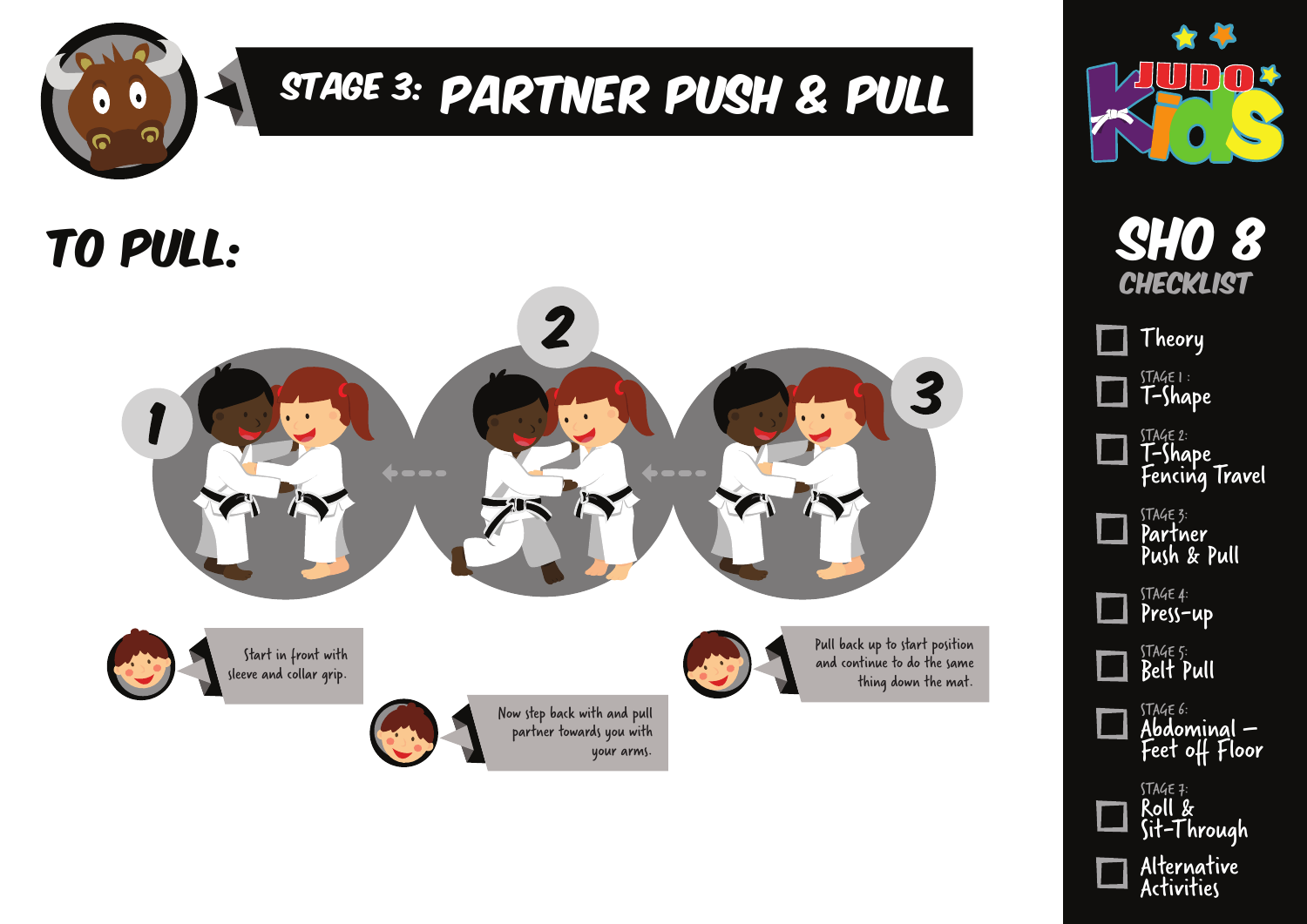



Activities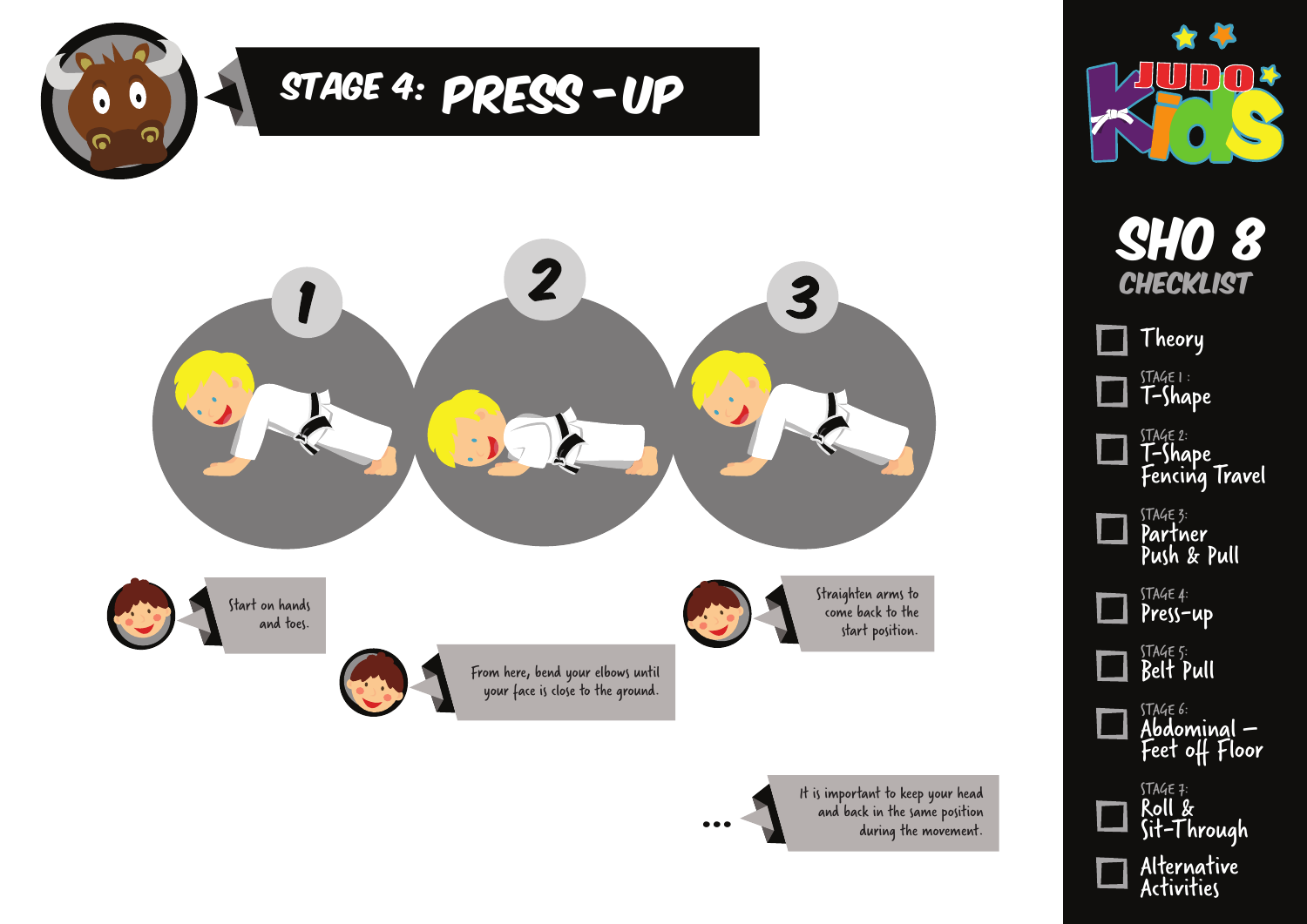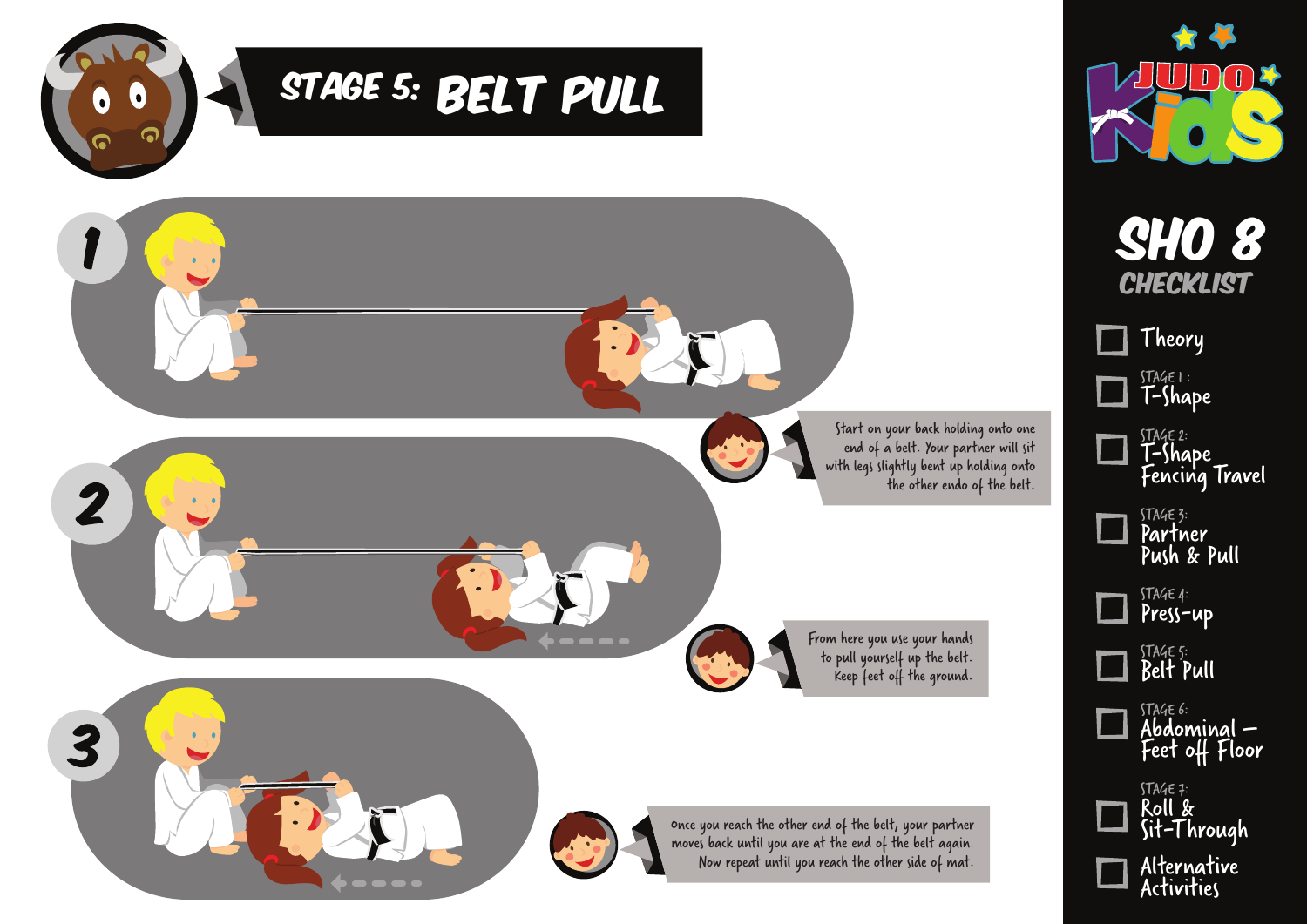